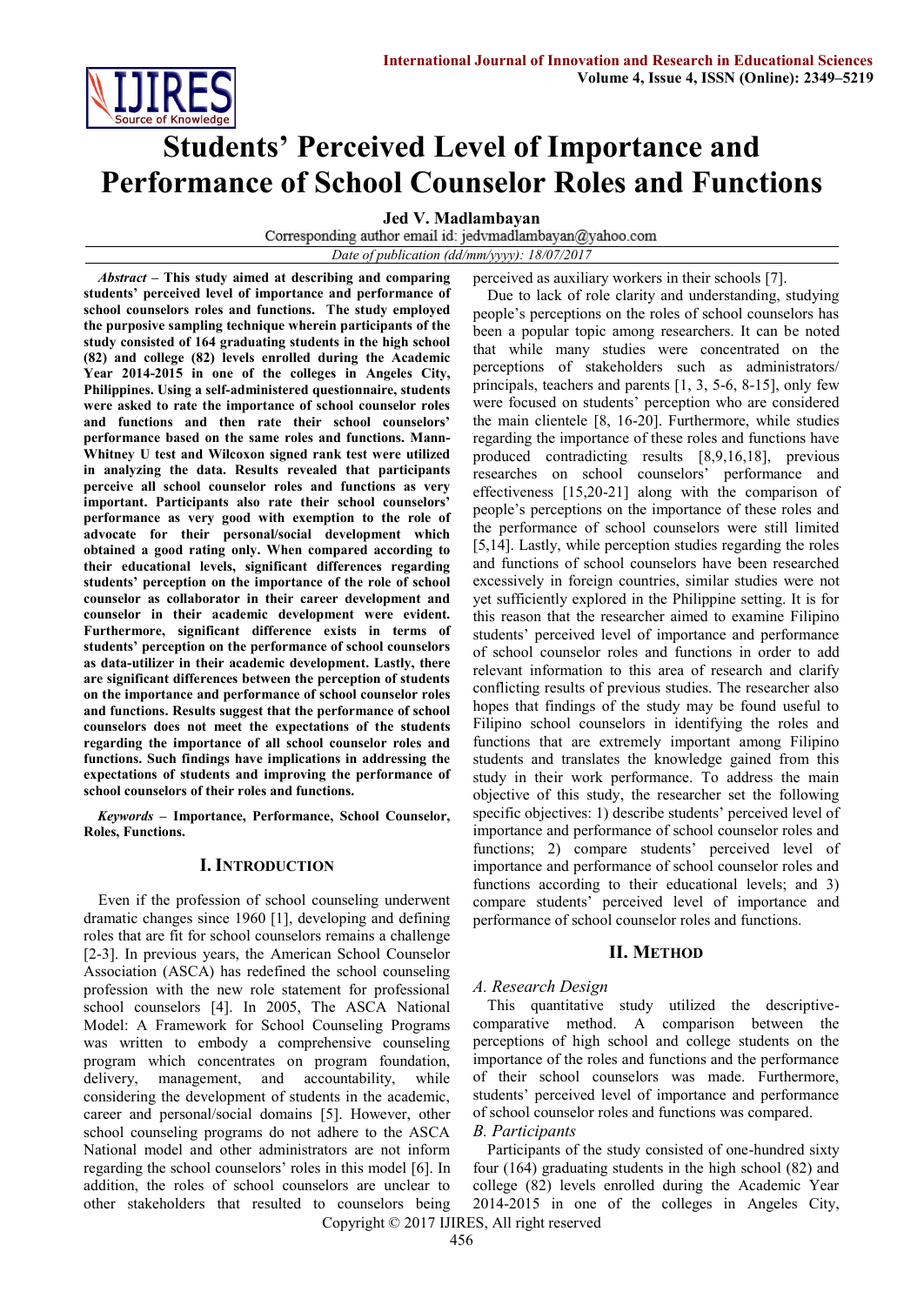

Philippines. One-hundred seventeen (71.3%) were females and forty-seven (28.7%) were males. In selecting the participants of the study, a purposive sampling technique was employed. Only graduating students were included in the study since their length of stay in the institution qualified them to sufficiently and accurately evaluate the performance of their school counselors in accordance to the identified roles and functions in the study.

### *C. Instrument*

The present study adopted and modified a selfadministered questionnaire used in a previous study [18]. The questionnaire consisted of 15 functions based on the five school counselor roles namely: 1) school counselor as leader; 2) school counselor as advocate; 3) school counselor as collaborator; 4) school counselor as counselor/coordinator; and 5) school counselor as datautilizer. Each role is assessed according to the three categories of development: 1) academic; 2) career; and 3) personal-social. The questionnaire also includes five noncounseling functions similar to the ones used in a previous study [22] which were categorized under the term manager. A pilot test was conducted among thirty (30) third year high school and college students to solicit comments and suggestions in improving the adopted questionnaire.

With their consent, the participants answered the questionnaire by rating the importance of the roles and functions using a 5-point Likert scale  $(1 = not important, 2)$  $=$  somewhat important,  $3 =$  important,  $4 =$  very important,  $5 =$  extremely important). A 5-point Likert scale (1 = poor,  $2 = \text{fair}, 3 = \text{good}, 4 = \text{very good}, 5 = \text{excellent}$  was also used to evaluate the performance of school counselors on the roles and functions through students' ratings.

# *D. Data Analysis*

Descriptive statistics such as frequency, percentage, mean scores and mean ranks were used to treat the data. Mean scores were interpreted using the following range:

| Hypothetical Mean | Description                    |
|-------------------|--------------------------------|
| Range             |                                |
| 1.00-1.49         | Not Important; Poor            |
| 1.50-2.49         | Somewhat Important; Fair       |
| $2.50 - 3.49$     | Important; Good                |
| $3.50 - 4.49$     | Very Important; Very Good      |
| $4.50 - 5.00$     | Extremely Important; Excellent |

Inferential statistics were also utilized in analyzing the data. While Mann-Whitney U test was used in comparing the perceptions of high school and college students on the importance of the roles and functions and their school counselors' performance, Wilcoxon signed rank test on the other hand was used to compare the students' perceived level of importance and performance on school counselor roles and functions. P-values which are less than 0.05 were considered significant in this study.

# **III. RESULTS AND DISCUSSION**

Table 1 shows the students' perceived level of importance of school counselor roles and functions. It can be noted that all fifteen (15) school counselor functions

including five (5) non-counseling functions were rated by participants as very important. Looking at the mean scores, maintaining student records and files, a noncounseling function which falls under the role of manager received the highest mean score of 4.48. This indicates that both high school and college students in this study expect their school counselors to keep and safeguard their records and files which may be used for future purposes. While present finding is similar to the study of Kuhn (2004) [18], this contradicts the results of Aluede and Imonikhe (2002) [8] among secondary teachers who believe that school counselors should not be responsible for keeping students cumulative records. Same result was also disclosed by Bardhoshi and Duncan (2009) [9] among school principals who rated this function as least important. The role of school counselor which obtained the second highest mean score of 4.37 is collaborator of students' academic development. This role has a function of working with teachers, principals and parents to help all students do well in school. Another non-counseling function which is third in rank is assisting in maintaining order in the school through disciplinary intervention with a mean score of 4.32. Interestingly, similar finding was observed in the study of Aluede and Imonikhe (2002) [8] but in contrast with the result of Kuhn (2004) [18] wherein students identified this function as one of the least important functions similar with Bardhoshi and Duncan's (2009) [9] study. Next in rank with a mean score of 4.31 is the role of counselor in the academic development of students. This role with a function of providing all students with a safe place to talk about problems with academics was also rated very important in the studies of Aluede and Imonikhe (2002) [8] and Kuhn (2004) [18]. Tied with the role of counselor for academic development is the role of counselor for career development. In this study, students also perceive the function of their school counselors in assisting all students in choosing college or career paths that are right for them as very important. Similarly, this finding is consistent to the study of Coogan and DeLucia-Waack (2007) [16] where majority of students reported that the most important priority for high school counselors is related to college selection. However, this is in contrary to the claims of Aluede and Imonikhe (2002) [8] and Kuhn (2004) [18] where secondary school students do not believe that school counselors should not be helping students choose careers relating to their interests. Given this finding, it can be assumed that students in this study consider the help of their school counselors as necessary as they move to college and the world of work. Though rated as very important, the roles of counselor as advocate for career development with the function of encouraging all students to select classes that will challenge them and advocate for personal/social development with the function of bringing specialists from the community into the school to help students who are having personal problems that interfere with their school work obtained the lowest mean scores of 4.04 and 4.06 respectively. This indicates that students do not endorse the role of advocate especially on matters concerning their career and personal/social issues. This was followed by the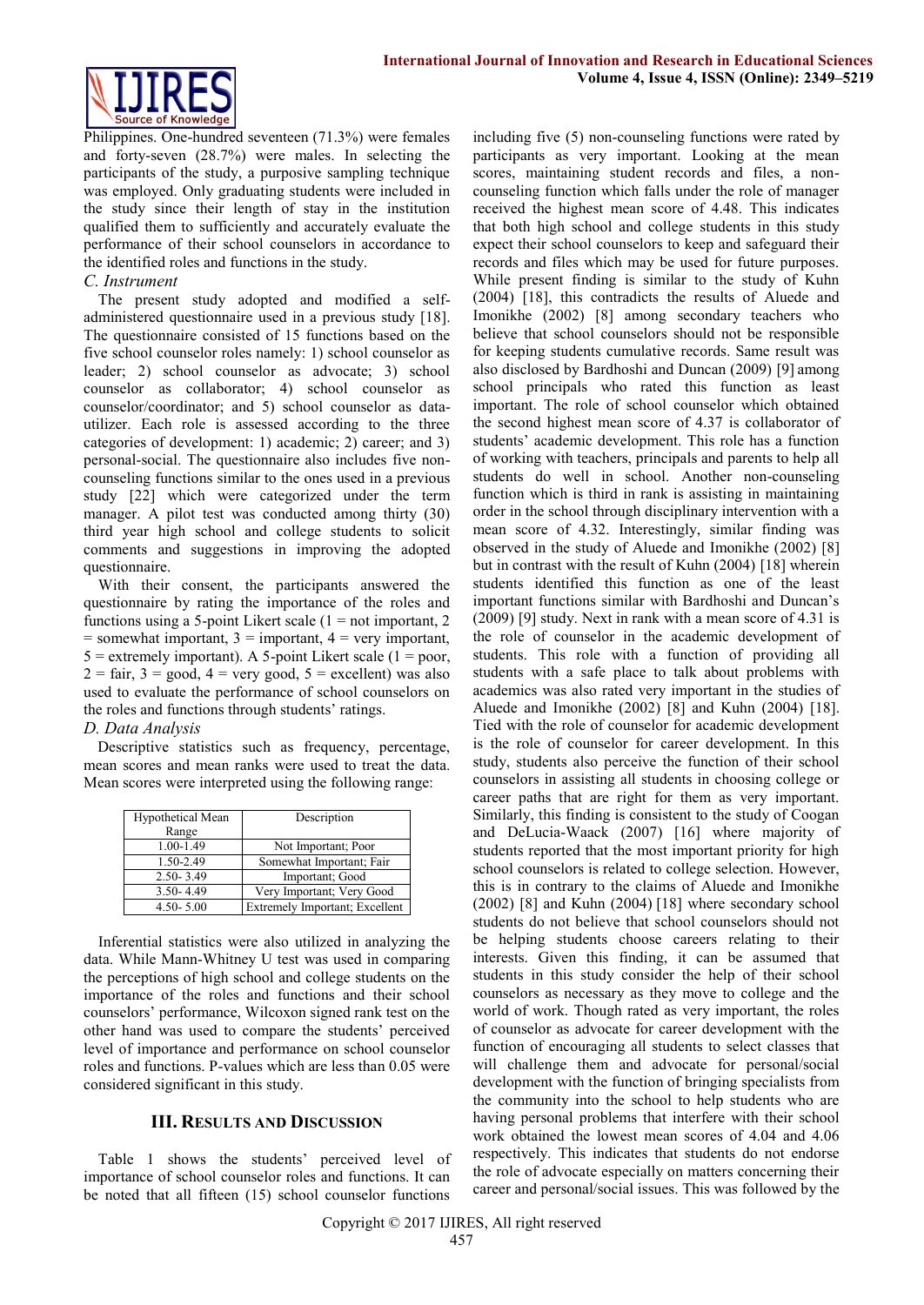

roles of leader for personal/social development with the function of starting new programs to help all students with any personal problems that can interfere with doing well in school and manager with the function of assisting in special education services which both obtained a mean score of 4.13.

|  |  |  | Table 1. Students' Perceived Level of Importance of |  |
|--|--|--|-----------------------------------------------------|--|
|  |  |  | School Counselor Roles and Functions                |  |

| School<br>Counselor Role | <b>School Counselor Function</b>                              |      | Mean Description  |  |
|--------------------------|---------------------------------------------------------------|------|-------------------|--|
| Leader-                  | Starting new programs to help                                 | 4.29 | Very              |  |
| Academic                 | all students do better in school.                             |      | Important         |  |
|                          | Starting new programs to help                                 |      |                   |  |
|                          | all students obtain knowledge                                 |      |                   |  |
| Leader-Career            | about college or careers.                                     | 4.29 | Very              |  |
|                          | <b>Examples: College and Career</b>                           |      | Important         |  |
|                          | Fairs, Invite Guest Speakers                                  |      |                   |  |
|                          | Starting new programs to help                                 |      |                   |  |
|                          |                                                               |      |                   |  |
|                          | all students with any personal                                |      |                   |  |
| Leader-                  | problems that can interfere with                              | 4.13 | Very              |  |
| Personal/Social          | doing well in school.                                         |      | Important         |  |
|                          | Example: A program on teen                                    |      |                   |  |
|                          | pregnancy prevention                                          |      |                   |  |
| Advocate-                | Encouraging all students to                                   |      |                   |  |
|                          | select classes that will                                      | 4.04 | Very              |  |
| Academic                 | challenge them.                                               |      | Important         |  |
|                          | Helping all students make                                     |      |                   |  |
|                          | contacts with local business                                  |      |                   |  |
| Advocate-                | people to develop their                                       | 4.16 | Very              |  |
| Career                   | understanding of different                                    |      | Important         |  |
|                          |                                                               |      |                   |  |
|                          | careers.                                                      |      |                   |  |
|                          | Bringing specialists from the                                 |      |                   |  |
|                          | community into the school to                                  |      |                   |  |
|                          | help students who are having                                  |      |                   |  |
| Advocate-                | personal problems that interfere                              | 4.06 | Very<br>Important |  |
| Personal/Social          | with their school work.                                       |      |                   |  |
|                          | Examples: Clinical                                            |      |                   |  |
|                          | psychologist, Eating disorders                                |      |                   |  |
|                          | specialist                                                    |      |                   |  |
|                          | Working with teachers,                                        |      |                   |  |
| Collaborator-            | principals, and parents to help                               | 4.37 | Very              |  |
| Academic                 | all students do well in school.                               |      | Important         |  |
|                          | Bringing local business people                                |      |                   |  |
| Collaborator-            |                                                               |      |                   |  |
|                          | into the school to help all<br>students learn more about jobs | 4.15 | Very              |  |
| Career                   |                                                               |      | Important         |  |
|                          | and careers.                                                  |      |                   |  |
|                          | Talking with teachers or                                      |      |                   |  |
| Collaborator-            | parents about personal                                        | 4.20 | Very              |  |
| Personal/Social          | problems that students are                                    |      | Important         |  |
|                          | unable to solve on their own.                                 |      |                   |  |
| Counselor-               | Providing all students with a                                 |      |                   |  |
| Academic                 | safe place to talk about                                      | 4.31 | Very              |  |
|                          | problems with academics.                                      |      | Important         |  |
|                          | Assisting all students in                                     |      |                   |  |
| Counselor-               | choosing college or career                                    | 4.31 | Very              |  |
| Career                   | paths that are right for them.                                |      | Important         |  |
|                          | Providing all students with a                                 |      |                   |  |
| Counselor-               | safe place to talk about                                      |      |                   |  |
| Personal/Socia           | personal/social problems.                                     | 4.16 | Very              |  |
| 1                        |                                                               |      | Important         |  |
|                          | Example: fights with parents                                  |      |                   |  |
|                          | and/or friends                                                |      |                   |  |
| Data Utilizer-           | Gathering information on                                      |      |                   |  |
| Academic                 | student academic progress to                                  | 4.17 | Very              |  |
|                          | make sure that all students are                               |      | Important         |  |
|                          | selecting challenging classes.                                |      |                   |  |
|                          | Gathering information on                                      |      |                   |  |
| Data Utilizer-           | students who need after school                                | 4.24 | Very              |  |
| Career                   | jobs and finding ways to get                                  |      | Important         |  |
|                          | these students part-time work.                                |      |                   |  |
| Data Utilizer-           | Gathering information on all                                  |      | Very              |  |
|                          |                                                               | 4.28 |                   |  |

| School<br>Counselor Role | <b>School Counselor Function</b>                                                      |      | Mean Description  |
|--------------------------|---------------------------------------------------------------------------------------|------|-------------------|
|                          | personal problems to make<br>sure they get the help they<br>need.                     |      |                   |
| Manager                  | Assisting in maintaining order<br>in the school through<br>disciplinary intervention. | 4.32 | Very<br>Important |
|                          | Assisting in admission and<br>registration.                                           | 4.27 | Very<br>Important |
|                          | Assisting in special education<br>services.                                           | 4.13 | Very<br>Important |
|                          | Administering achievement<br>and personality tests.                                   | 4.26 | Very<br>Important |
|                          | Maintaining student records<br>and files.                                             | 4.48 | Very<br>Important |

Table 2 reveals the students' perceived level of school counselors' performance on the given roles and functions. It can be observed that participants rated the performance of their school counselors on 14 counseling and 5 noncounseling functions as very good. This finding is also evident in the study of Zalaquett and Chatters (2012) [15] among middle school principals where 91% of them reported being "very satisfied" with the job performance of their school counselors. However, the role of school counselor as advocate for personal/social development only obtained a good rating. Compared to other school counselor functions, high school and college students believe that their school counselors only exhibit good performance in terms of bringing specialists from the community into the school to help students who are having personal problems that interfere with their school work. This role also got the lowest mean score of 3.47. Although rated as very good, the role of leader for personal/social development with a mean score of 3.54 was among the lowest. This role is linked to the function of a school counselor in starting new programs to help all students with any personal problems that can interfere with doing well in school. This was followed by the role of advocate for academic development with the function of encouraging all students to select classes that will challenge them with a mean score of 3.57. This result is in contrast with the finding of Solmonson, Roaten, Jones and Albrecht (2014) [20] where college students reported that their school counselor helped them to select appropriate courses. On the other hand, results show that 3 out of 5 non-counseling functions got the highest mean scores. These functions include: maintaining student records and files (4.07), assisting in admission and registration (3.90) and administering achievement and personality tests (3.84). This means that participants perceive their school counselors performing more of role-incongruent duties. This also indicates that participants see their school counselors more involved in activities that are not actually related and appropriate to their primary role. Similar finding was also observed in the study of Burnham and Jackson (2000) [21] among school counselors where majority of the participants reported their involvement in non-guidance activities. Two functions which fall under the role of counselor for career and academic development which are assisting all students in choosing college or career paths that are right for them and providing all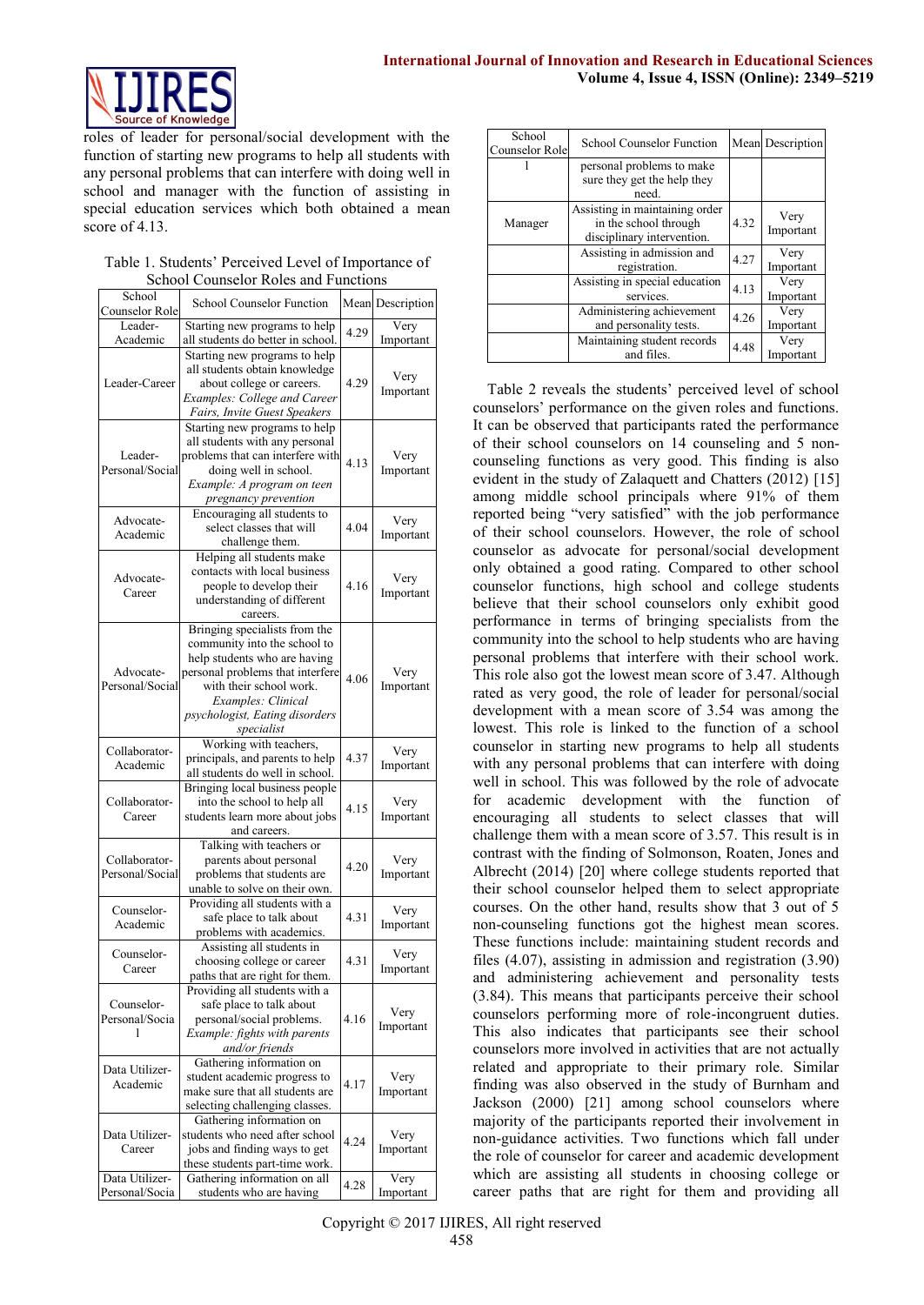

students with a safe place to talk about their problems with academics were rated among the highest by participants with mean scores of 3.89 and 3.84 respectively. Same result was evident in the study of Reiner, Colbert and Perusse (2009) [5] where teachers rated the responsibilities as highest and perceived most school counselors performing the function of assisting students with career and career planning. Similarly, the study of Quast (2003) [14] also revealed that parents believe that their children's high school counselors help them in exploring career interests and counsel individual students who are academically challenged.

Table 2. Students' Perceived Level of Performance of School Counselor Roles and Functions

| School<br>Counselor Role      | <b>School Counselor Function</b>                                                                                                                                                                                                |                       | Mean Description |
|-------------------------------|---------------------------------------------------------------------------------------------------------------------------------------------------------------------------------------------------------------------------------|-----------------------|------------------|
| Leader-<br>Academic           | Starting new programs to help all<br>students do better in school.                                                                                                                                                              | 3.64                  | Very<br>Good     |
| Leader-Career                 | Starting new programs to help all<br>students obtain knowledge about<br>college or careers.<br>Examples: College and Career<br>Fairs, Invite Guest Speakers                                                                     | 3.81                  | Very<br>Good     |
| Leader-<br>Personal/Social    | Starting new programs to help all<br>students with any personal<br>problems that can interfere with<br>doing well in school.<br>Example: A program on teen<br>pregnancy prevention                                              | 3.54                  | Very<br>Good     |
| Advocate-<br>Academic         | Encouraging all students to select<br>classes that will challenge them.                                                                                                                                                         | 3.57                  | Very<br>Good     |
| Advocate-<br>Career           | Helping all students make contacts<br>with local business people to<br>develop their understanding of<br>different careers.                                                                                                     | 3.63                  | Very<br>Good     |
| Advocate-<br>Personal/Social  | Bringing specialists from the<br>community into the school to help<br>students who are having personal<br>problems that interfere with their<br>school work.<br>Examples: Clinical psychologist,<br>Eating disorders specialist | 3.47                  | Good             |
| Collaborator-<br>Academic     | Working with teachers, principals,<br>and parents to help all students do<br>well in school.                                                                                                                                    | 3.8<br>$\overline{4}$ | Very<br>Good     |
| Collaborator-<br>Career       | Bringing local business people into<br>the school to help all students learn<br>more about jobs and careers.                                                                                                                    | 3.68                  | Very<br>Good     |
| Collaborator-                 | Talking with teachers or parents<br>about personal problems that<br>Personal/Social students are unable to solve on their<br>own.                                                                                               | 3.68                  | Very<br>Good     |
| Counselor-<br>Academic        | Providing all students with a safe<br>place to talk about problems with<br>academics.                                                                                                                                           | 3.84                  | Very<br>Good     |
| Counselor-<br>Career          | Assisting all students in choosing<br>college or career paths that are right<br>for them.                                                                                                                                       | 3.89                  | Very<br>Good     |
| Counselor-<br>Personal/Social | Providing all students with a safe<br>place to talk about personal/social<br>problems.<br>Example: fights with parents and/or<br>friends                                                                                        | 3.74                  | Very<br>Good     |
| Data Utilizer-<br>Academic    | Gathering information on student<br>academic progress to make sure that<br>all students are selecting<br>challenging classes.                                                                                                   | 3.73                  | Very<br>Good     |
| Data Utilizer-<br>Career      | Gathering information on students<br>who need after school jobs and<br>finding ways to get these students                                                                                                                       | 3.63                  | Very<br>Good     |

| School<br>Counselor Role          | <b>School Counselor Function</b>                                                                                          |      | <b>Mean Description</b> |
|-----------------------------------|---------------------------------------------------------------------------------------------------------------------------|------|-------------------------|
|                                   | part-time work.                                                                                                           |      |                         |
| Data Utilizer-<br>Personal/Social | Gathering information on all<br>students who are having personal<br>problems to make sure they get the<br>help they need. | 3.70 | Very<br>Good            |
|                                   | Assisting in maintaining order in<br>the school through disciplinary<br>intervention.                                     | 3.76 | Very<br>Good            |
|                                   | Assisting in admission and<br>registration.                                                                               | 3.90 | Very<br>Good            |
| Manager                           | Assisting in special education<br>services.                                                                               | 3.65 | Very<br>Good            |
|                                   | Administering achievement and<br>personality tests.                                                                       | 3.84 | Very<br>Good            |
|                                   | Maintaining student records and<br>files.                                                                                 | 4.07 | Very<br>Good            |

Table 3 presents the comparison of high school and college students on the importance of school counselor roles and functions. Comparing the mean ranks, it can be noted that high school students obtained higher mean ranks than college students on seven (6) school counselor functions and (1) non-counseling function which include: starting new programs to help all students with any personal problems that can interfere with doing well in school; bringing specialists from the community into the school to help students who are having personal problems that interfere with their school work; working with teachers, principals and parents to help all students do well in school; talking with teachers or parents about personal problems that students are unable to solve on their own; assisting all students in choosing college or career paths that are right for them; gathering information on all students who are having personal problems to make sure they get the help they need; and assisting in maintaining order in the school through disciplinary intervention. Out of the 7 functions, high school students gave more importance on the role of school counselor as collaborator with 2 out 3 functions under this role. This means that high school students in this study find it more important in their level that school counselors collaborate with other stakeholders and people in the community to help them in academic and career concerns. The study of Kuhn (2004) [18] reported the same finding where high school students rated the role of school counselor as collaborator as important which is also third in rank after the role of counselor (rank 1) and leader (rank 2). On the other hand, results of the present study show that college students rated the importance of nine (9) school counselor functions and four (4) non-counseling functions higher than high school students based on the mean ranks. Given this finding, it can be assumed that while college students give more importance to the counselor's roles as leader (starting new programs to help all students do better in school and obtain knowledge about college or careers), advocate (encouraging all students to select classes that will challenge them and helping them make contacts with local business people), counselor/coordinator (providing all students with a safe place to talk about academic and personal/social problems) and data-utilizer (gathering information on student academic progress and on students who need after school jobs), they also endorse more non-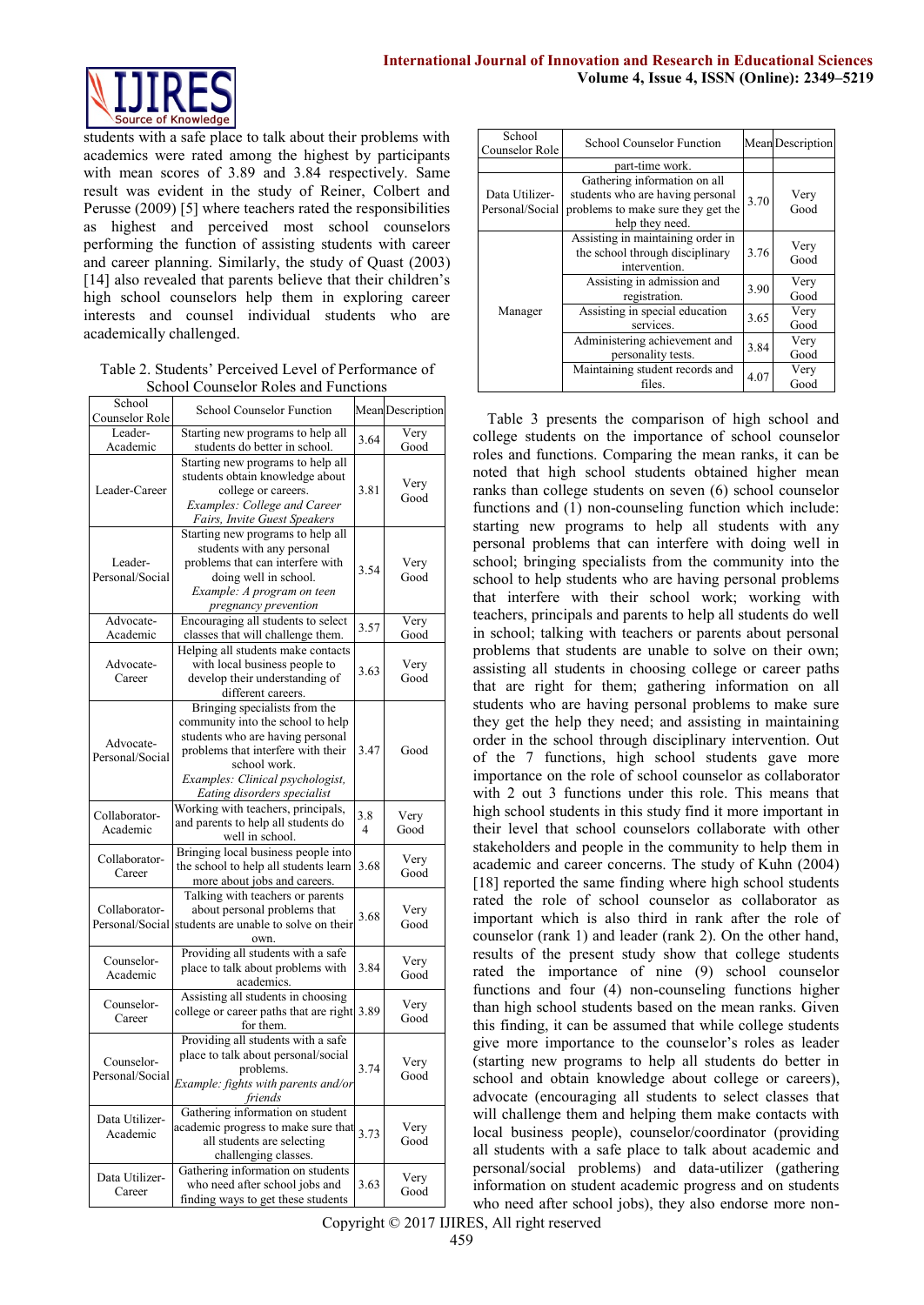### **International Journal of Innovation and Research in Educational Sciences Volume 4, Issue 4, ISSN (Online): 2349–5219**



counseling functions compared to high school students. This indicates that college students consider it essential in their level for school counselors to perform both counseling and non-counseling duties. While results of the present study reveal differences in mean ranks in relation to high school and college students perceived level of importance of school counselor roles and functions, only two of them were significantly different. The role of collaborator for career development with a p-value of 0.008 is lower than the level of significance of 0.01. It can be noted that college students obtained higher mean rank in which means that compared to high school students, they consider the function of school counselor of bringing local business people into the school to help all students learn more about jobs and careers more important in their level. This result is in contrast to the finding of Kuhn (2004) [18] wherein tenth graders perceived the function to be more significantly important than other grade levels. Another role which is statistically significant with a pvalue of 0.013 that is lower than 0.05 is the role of counselor for students' academic development. College students obtained higher mean rank in this role suggesting that they perceived the function of counselor in providing all students with a safe place to talk about problems in academics more important that their high school counterparts.

Table 3. Comparison on Students' Perceived Importance of School Counselor Roles and Functions According to their Educational Levels

| their equeational levels         |                                                                                                                                                              |                |           |             |  |
|----------------------------------|--------------------------------------------------------------------------------------------------------------------------------------------------------------|----------------|-----------|-------------|--|
| School<br>Counselor              | School Counselor Function                                                                                                                                    |                | Mean Rank |             |  |
| Role                             |                                                                                                                                                              | High<br>School | College   |             |  |
| Leader-<br>Academic              | Starting new programs to help<br>all students do better in school.                                                                                           | 80.43          | 84.57     | .541        |  |
| Leader-Career                    | Starting new programs to help<br>all students obtain knowledge<br>about college or careers.                                                                  | 78.26          | 86.74     | .212        |  |
| Leader-                          | Starting new programs to help<br>all students with any personal<br>Personal/Social problems that can interfere with<br>doing well in school.                 | 85.60          | 79.40     | .368        |  |
| Advocate-<br>Academic            | Encouraging all students to<br>select classes that will<br>challenge them.                                                                                   | 81.37          | 83.63     | .744        |  |
| Advocate-<br>Career              | Helping all students make<br>contacts with local business<br>people to develop their<br>understanding of different<br>careers.                               | 77.01          | 87.99     | .114        |  |
| Advocate-<br>Personal/Social     | Bringing specialists from the<br>community into the school to<br>help students who are having<br>personal problems that interfere<br>with their school work. | 84.40          | 80.60     | .581        |  |
| Collaborator-<br>Academic        | Working with teachers,<br>principals, and parents to help<br>all students do well in school.                                                                 | 85.07          | 79.93     | .443        |  |
| Collaborator-<br>Career          | Bringing local business people<br>into the school to help all<br>students learn more about jobs<br>and careers.                                              | 73.34          | 91.66     | $008*$<br>* |  |
| Collaborator-<br>Personal/Social | Talking with teachers or<br>parents about personal<br>problems that students are<br>unable to solve on their own.                                            | 83.41          | 81.59     | .790        |  |

| School<br>Counselor               | <b>School Counselor Function</b>                                                                                              | Mean Rank      |         | p-<br>value |
|-----------------------------------|-------------------------------------------------------------------------------------------------------------------------------|----------------|---------|-------------|
| Role                              |                                                                                                                               | High<br>School | College |             |
| Counselor-<br>Academic            | Providing all students with a<br>safe place to talk about<br>problems with academics.                                         | 74.13          | 90.87   | $.013*$     |
| Counselor-<br>Career              | Assisting all students in<br>choosing college or career<br>paths that are right for them.                                     | 82.71          | 82.29   | .950        |
| Counselor-<br>Personal/Social     | Providing all students with a<br>safe place to talk about<br>personal/social problems.                                        | 79.85          | 85.15   | .442        |
| Data Utilizer-<br>Academic        | Gathering information on<br>student academic progress to<br>make sure that all students are<br>selecting challenging classes. | 80.84          | 84.16   | .629        |
| Data Utilizer-<br>Career          | Gathering information on<br>students who need after school<br>jobs and finding ways to get<br>these students part-time work.  | 77.68          | 87.32   | .159        |
| Data Utilizer-<br>Personal/Social | Gathering information on all<br>students who are having<br>personal problems to make sure<br>they get the help they need.     | 84.80          | 80.20   | .499        |
|                                   | Assisting in maintaining order<br>in the school through<br>disciplinary intervention.                                         | 83.17          | 81.83   | .843        |
|                                   | Assisting in admission and<br>registration.                                                                                   | 78.90          | 86.10   | .289        |
| Manager                           | Assisting in special education<br>services.                                                                                   | 80.54          | 84.46   | .562        |
|                                   | Administering achievement and<br>personality tests.                                                                           | 77.85          | 87.15   | .173        |
|                                   | Maintaining student records<br>and files.<br>4.40011<br>ホホーン<br>$2.02$ and $-$                                                | 80.02          | 84.98   | .445        |

\*\*significant at 0.01 level

Table 4 shows the comparison of high school and college students on the performance of school counselors. Among the identified functions in the study, high school students obtained higher mean ranks on eight (8) school counselor functions and one (1) non-counseling function. These were: starting new programs to help all students with any personal problems that can interfere with doing well in school; encouraging all students to select classes that will challenge them; bringing specialists from the community into the school to help students who are having personal problems that interfere with their school work; talking with teachers or parents about personal problems that students are unable to solve on their own; assisting students in choosing college or career paths that are right for them; providing all students with a safe place to talk about personal/social problems; gathering information on student academic progress to make sure that all students are selecting challenging classes; gathering on all students who are having personal problems to make sure they get the help they need; and assisting in special education services. It can be noted that out of the 9 functions, high school students perceived their school counselors performing more the roles of advocate, counselor/coordinator and data-utilizer with 2 out 3 functions under these roles. This indicates that high school students in this study see their school counselor more involved in activities that are appropriate for counselors. College students on other hand obtained higher mean ranks on seven (7) school counselor functions and (4) non-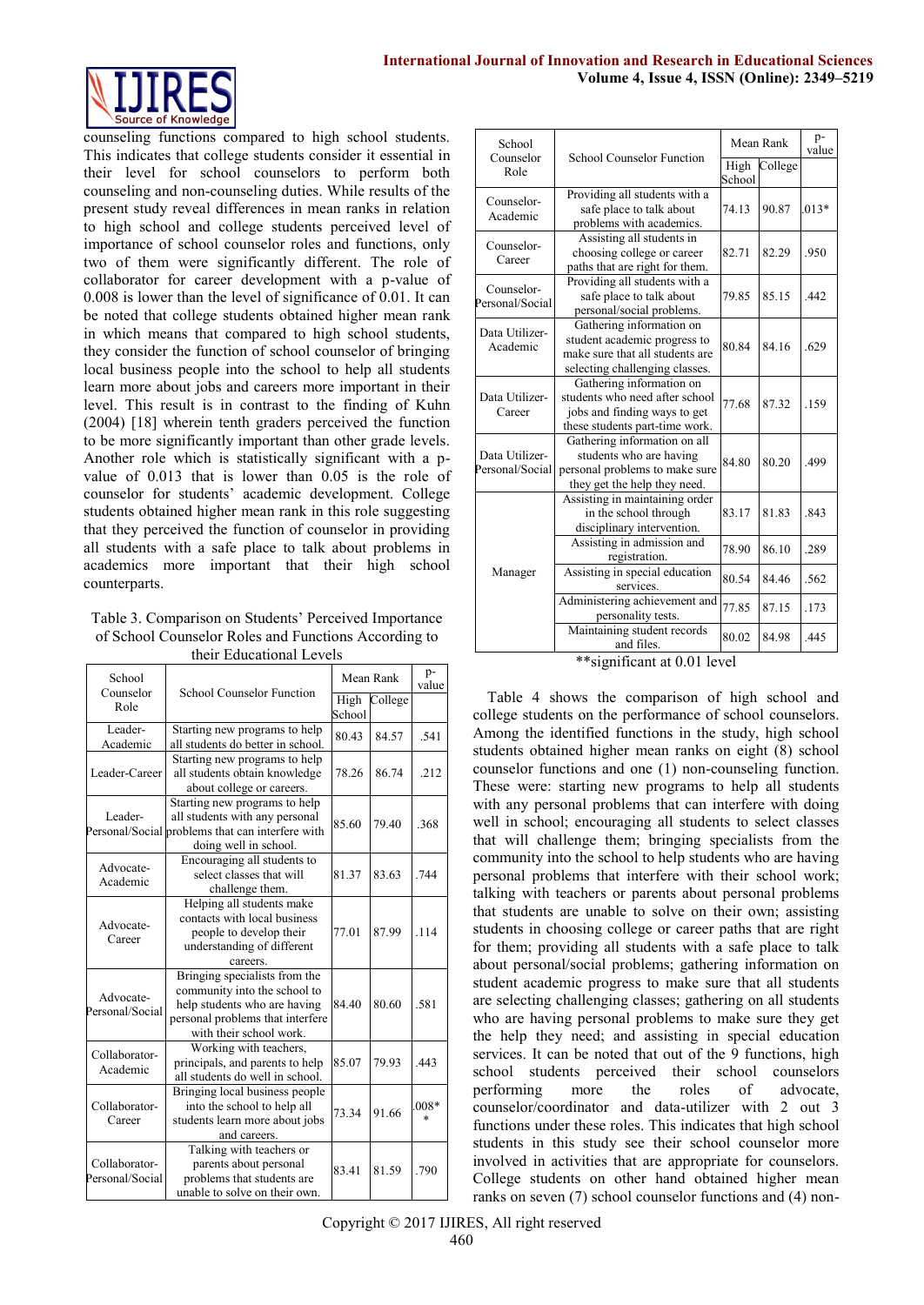

counseling functions. Results suggest that college students perceive their school counselor performing more the roles of a leader (starting new programs to help all students do better in school and obtain knowledge about college or careers), collaborator (working with teacher, principals and parents to help all students do well in school and bringing local business people into the school to help all students learn more about jobs and careers) and manager (assisting in maintaining order in the school through disciplinary intervention, assisting in admission and registration, administering achievement and personality tests and maintaining student records and files). This means that college students perceive their school counselor performing both appropriate and inappropriate roles and functions. Out of the identified school counselor functions, only 1 had significant difference. The role of data-utilizer for academic development had a p-value of 0.036 which is lower than the level of significance of 0.05. This means that high school and college students significantly differ in their perception of their counselor's performance in gathering information on student academic progress to make sure that all students are selecting challenging classes. High school students perceived their school counselor performing more of this role than college students.

#### Table 4. Comparison on Students' Perceived Performance of School Counselor Roles and Functions According to their Educational Levels

|                                          | Luuvuuviitti L                                                                                                                                               |       |           |             |
|------------------------------------------|--------------------------------------------------------------------------------------------------------------------------------------------------------------|-------|-----------|-------------|
| School<br>Counselor                      | <b>School Counselor Function</b>                                                                                                                             |       | Mean Rank | p-<br>value |
| Role                                     | School                                                                                                                                                       |       | College   |             |
| Leader-<br>Academic                      | Starting new programs to help all<br>students do better in school.                                                                                           | 81.13 | 83.87     | .695        |
| Leader<br>-Career                        | Starting new programs to help all<br>students obtain knowledge about<br>college or careers.                                                                  | 81.04 | 83.96     | .676        |
| Leader-<br>Personal<br>/Social           | Starting new programs to help all<br>students with any personal problems<br>that can interfere with doing well in<br>school.                                 | 89.18 | 75.82     | .056        |
| Advocate-<br>Academic                    | Encouraging all students to select<br>classes that will challenge them.                                                                                      | 84.49 | 80.51     | .573        |
| Advocate-<br>Career                      | Helping all students make contacts<br>with local business people to<br>develop their understanding of<br>different careers.                                  | 78.94 | 86.06     | .304        |
| Advocate-<br>Personal<br>/Social         | Bringing specialists from the<br>community into the school to help<br>students who are having personal<br>problems that interfere with their<br>school work. | 83.32 | 81.68     | .815        |
| Collaborat<br>or-<br>Academic            | Working with teachers, principals,<br>and parents to help all students do<br>well in school.                                                                 | 81.47 | 83.53     | .767        |
| Collaborat<br>or-Career                  | Bringing local business people into<br>the school to help all students learn<br>more about jobs and careers.                                                 | 78.91 | 86.09     | .293        |
| Collaborat<br>or-<br>Personal<br>/Social | Talking with teachers or parents<br>about personal problems that<br>students are unable to solve on their<br>own.                                            | 85.66 | 79.34     | .365        |
| Counselor-<br>Academic                   | Providing all students with a safe<br>place to talk about problems with<br>academics.                                                                        | 78.39 | 86.61     | .244        |
| Counselor-                               | Assisting all students in choosing                                                                                                                           | 83.56 | 81.44     | .762        |

| School<br>Counselor                      | <b>School Counselor Function</b>                                                                                              |                | Mean Rank |         |
|------------------------------------------|-------------------------------------------------------------------------------------------------------------------------------|----------------|-----------|---------|
| Role                                     |                                                                                                                               | High<br>School | College   |         |
| Career                                   | college or career paths that are right<br>for them.                                                                           |                |           |         |
| Counselor-<br>Personal<br>/Social        | Providing all students with a safe<br>place to talk about personal/social<br>problems.                                        | 87.59          | 77.41     | .144    |
| Data<br>Utilizer-<br>Academic            | Gathering information on student<br>academic progress to make sure that<br>all students are selecting challenging<br>classes. | 89.75          | 75.25     | $.036*$ |
| Data<br>Utilizer-<br>Career              | Gathering information on students<br>who need after school jobs and<br>finding ways to get these students<br>part-time work.  | 78.30          | 86.70     | .231    |
| Data<br>Utilizer-<br>Personal<br>/Social | Gathering information on all<br>students who are having personal<br>problems to make sure they get the<br>help they need.     | 83.34          | 81.66     | .811    |
|                                          | Assisting in maintaining order in the<br>school through disciplinary<br>intervention.                                         | 82.01          | 82.99     | .889    |
|                                          | Assisting in admission and<br>registration.                                                                                   | 80.93          | 84.07     | .645    |
| Manager                                  | Assisting in special education<br>services.                                                                                   | 84.52          | 80.48     | .565    |
|                                          | Administering achievement and<br>personality tests.                                                                           | 78.54          | 86.46     | .259    |
|                                          | Maintaining student records and<br>files.                                                                                     | 80.43          | 84.57     | .554    |

\*significant at 0.05 level

As seen in Table 5 is the comparison between students' perceived level of importance on the roles and functions and school counselors' performance. Looking at the mean ranks, it can be observed that all mean ranks for the importance are higher than that of the mean ranks for the performance. The p-value of 0.000 obtained in all school counselor roles and functions are lower than the level of significance of 0.01 which reveal significant differences between the student's perceived level of importance and performance of school counselor roles and functions. This means that the performance of school counselors in the present study does not meet the expectations of students regarding the importance of these roles and functions. This result may be linked with previous findings (Baker & Gerler; Schiarra; Schmidt as cited in Kirchner & Setchfield, 2005) [3] that school counselors in the study do not yet adhere to the standards set by the ASCA National Model.

| Table 5. Comparison between Students' Perceived      |
|------------------------------------------------------|
| Importance and Performance of School Counselor Roles |
| and Functions                                        |

| School                         |                                                                                                                              | Mean Rank |               |             |
|--------------------------------|------------------------------------------------------------------------------------------------------------------------------|-----------|---------------|-------------|
| Counselor Role                 | School Counselor Function                                                                                                    |           | Impor-Perfor- | p-<br>value |
|                                |                                                                                                                              | tance     | mance         |             |
| Leader-<br>Academic            | Starting new programs to help<br>all students do better in school.                                                           | 44.88     | 34.00         | $1000**$    |
| Leader<br>-Career              | Starting new programs to help<br>all students obtain knowledge<br>about college or careers.                                  | 39.03     | 28.73         | $000**$     |
| Leader-<br>Personal<br>/Social | Starting new programs to help<br>all students with any personal<br>problems that can interfere<br>with doing well in school. | 50.53     | 31.03         | $000**$     |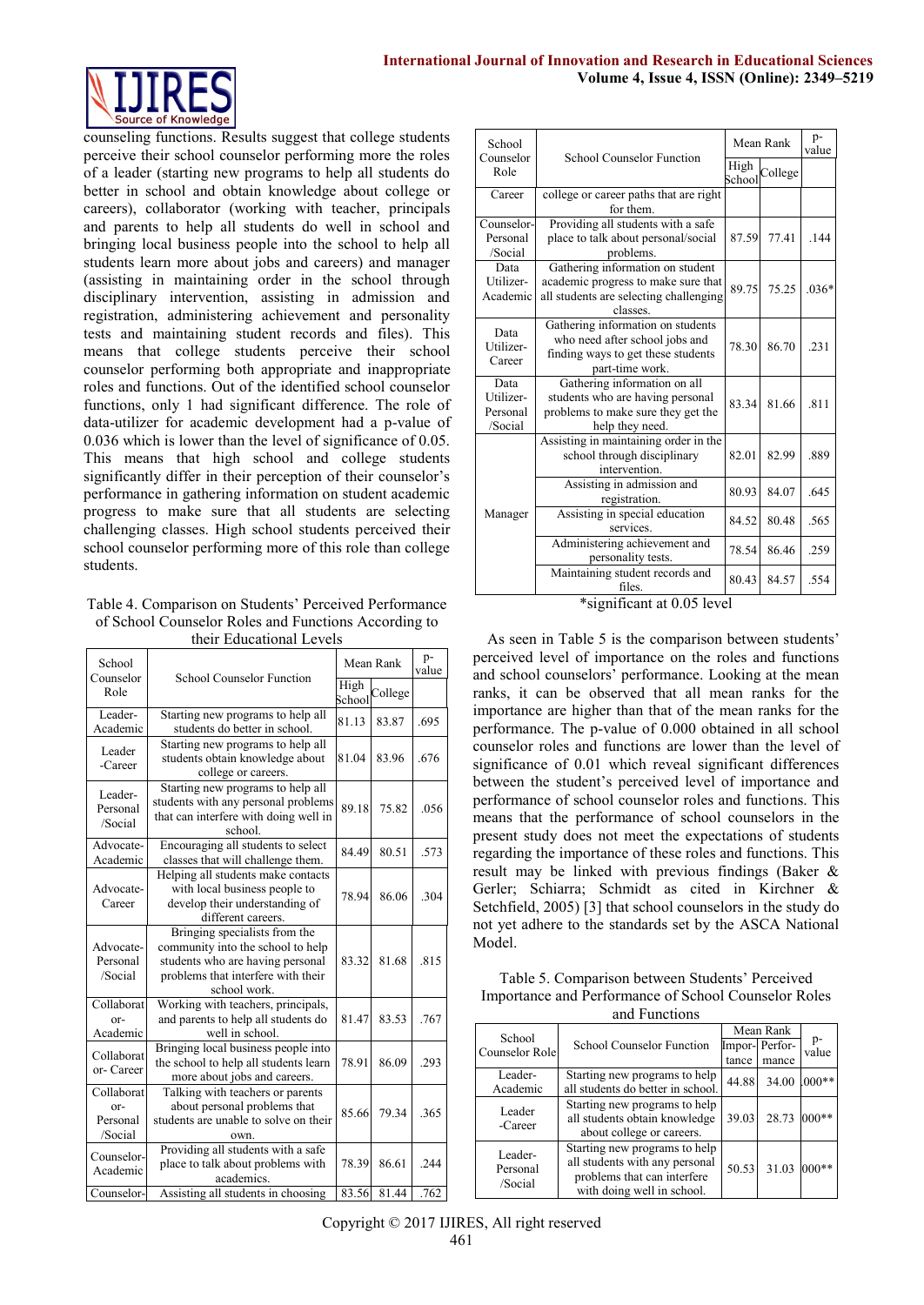

|                                                      | School Counselor Function       | Mean Rank |         |         |
|------------------------------------------------------|---------------------------------|-----------|---------|---------|
| School<br>Counselor Role                             |                                 | Impor-    | Perfor- | p-      |
|                                                      |                                 | tance     | mance   | value   |
| Advocate-<br>Academic                                | Encouraging all students to     |           |         |         |
|                                                      | select classes that will        | 42.58     | 34.07   | $000**$ |
|                                                      | challenge them.                 |           |         |         |
| Advocate-<br>Career                                  | Helping all students make       | 46.74     | 38.79   | $000**$ |
|                                                      | contacts with local business    |           |         |         |
|                                                      | people to develop their         |           |         |         |
|                                                      | understanding of different      |           |         |         |
|                                                      | careers.                        |           |         |         |
| Advocate-<br>Personal/Social                         | Bringing specialists from the   | 44.75     | 38.20   | $000**$ |
|                                                      | community into the school to    |           |         |         |
|                                                      | help students who are having    |           |         |         |
|                                                      | personal problems that          |           |         |         |
|                                                      | interfere with their school     |           |         |         |
|                                                      | work.                           |           |         |         |
| Collaborator-<br>Academic<br>Collaborator-<br>Career | Working with teachers,          |           | 34.73   | $000**$ |
|                                                      | principals, and parents to help | 45.63     |         |         |
|                                                      | all students do well in school. |           |         |         |
|                                                      | Bringing local business people  |           |         |         |
|                                                      | into the school to help all     | 49.74     | 37.62   | $000**$ |
|                                                      | students learn more about jobs  |           |         |         |
|                                                      |                                 |           |         |         |
|                                                      | and careers.                    |           |         |         |
| Collaborator-<br>Personal<br>/Social                 | Talking with teachers or        | 48.55     | 42.76   | $000**$ |
|                                                      | parents about personal          |           |         |         |
|                                                      | problems that students are      |           |         |         |
|                                                      | unable to solve on their own.   |           |         |         |
| Counselor-<br>Academic                               | Providing all students with a   | 45.41     | 30.50   |         |
|                                                      | safe place to talk about        |           |         | $000**$ |
|                                                      | problems with academics.        |           |         |         |
| Counselor-<br>Career                                 | Assisting all students in       | 37.36     | 29.29   | $000**$ |
|                                                      | choosing college or career      |           |         |         |
|                                                      | paths that are right for them.  |           |         |         |
| Counselor-<br>Personal<br>/Social                    | Providing all students with a   | 43.24     | 42.03   | $000**$ |
|                                                      | safe place to talk about        |           |         |         |
|                                                      | personal/social problems.       |           |         |         |
| Data Utilizer-<br>Academic                           | Gathering information on        | 46.03     | 40.62   | $000**$ |
|                                                      | student academic progress to    |           |         |         |
|                                                      | make sure that all students are |           |         |         |
|                                                      | selecting challenging classes.  |           |         |         |
| Data Utilizer-<br>Career                             | Gathering information on        | 47.81     | 35.15   | $000**$ |
|                                                      | students who need after school  |           |         |         |
|                                                      | jobs and finding ways to get    |           |         |         |
|                                                      | these students part-time work.  |           |         |         |
| Data Utilizer-<br>Personal/Social                    | Gathering information on all    | 43.85     | 28.50   | $000**$ |
|                                                      | students who are having         |           |         |         |
|                                                      | personal problems to make sure  |           |         |         |
|                                                      | they get the help they need.    |           |         |         |
| Manager                                              | Assisting in maintaining order  | 47.60     | 37.21   |         |
|                                                      | in the school through           |           |         | $000**$ |
|                                                      | disciplinary intervention.      |           |         |         |
|                                                      | Assisting in admission and      |           |         |         |
|                                                      | registration.                   | 40.82     | 35.11   | $000**$ |
|                                                      | Assisting in special education  |           |         |         |
|                                                      | services.                       | 40.83     | 28.00   | $000**$ |
|                                                      | Administering achievement       |           |         |         |
|                                                      | and personality tests.          | 42.34     | 30.00   | $000**$ |
|                                                      | Maintaining student records     | 36.23     | 31.96   | $000**$ |
|                                                      | and files.                      |           |         |         |
|                                                      |                                 |           |         |         |

\*\*significant at 0.01 level

#### **IV. CONCLUSION**

With the foregoing findings, the researcher concluded that participants perceive all counseling and noncounseling functions as very important particularly on the functions of school counselors in maintaining student records and files, working with stakeholders to help all students do well in school, maintaining order in the school through disciplinary intervention, providing all students

with a safe place to talk about academic problems and assisting all students in choosing the right college or career paths Participants also perceive their school counselors demonstrate very good performance on all roles and functions with exemption to the role of school counselor as advocate for their personal/social development which is bringing specialists from the community into the school to help students who are having personal problems that interfere with their school work which obtained a good rating. There are significant differences between the perceptions of high school and college students on the importance of the role of school counselor as collaborator in their career development and counselor in their academic development. College students perceive the functions of school counselor of bringing local business people into the school to help all students learn more about jobs and careers and providing all students with a safe place to talk about their academic problems more important than their high school counterparts. There is also a significant difference between the perceptions of high school and college students on the performance of their school counselors as data-utilizer in their academic development. High school students perceive their school counselor performing more of the function of gathering information on student academic progress to make sure that they are selecting challenging classes than college students. There are significant differences between the perceptions of students on the importance and performance of school counselor roles and functions. Participants rated the importance of all roles and functions higher than their school counselors' performance.

Given the findings of the study, the researcher recommends that school counselors should concentrate on their roles and functions which are very or extremely important for students. School counselors should also enhance their performance on certain roles and functions based on the evaluation of students. Thus, a regular evaluation of the importance and performance of the roles and functions must be conducted as students' needs change through time. Finally, another study may be carried out by concentrating on the perceptions of other stakeholders such as parents, teachers and administrators regarding the importance and performance of school counselor roles and functions. The researcher also recommends to increase the number of samples should the study be replicated in order to produce more conclusive findings.

#### **REFERENCES**

- [1] R. Khansa. (2015). Teachers' perceptions toward school counselors in selected private schools in Lebanon*. Procedia-Social and Behavioral Sciences*. [Online]. *185,* 281-387. Available: http://www.academia.edu/26800233/Teachers\_ Perceptions toward School Counselors in Selected Private S chools\_in\_Lebanon.
- [2] T. Fitch and J. Marshall. (2004). What counselors do in highachieving schools: a study on the role of the school counselor. *Professional School Counseling*. [Online]. *7(3),* 172-177. Available[: https://eric.ed.gov/?id](https://eric.ed.gov/?id) = EJ701885.
- [3] G. Kirchner and M. Setchfield. (2005). School counselors' and school principals' perceptions of the school counselor's role. *Education.* [Online]. *126,* 10-16. Available: